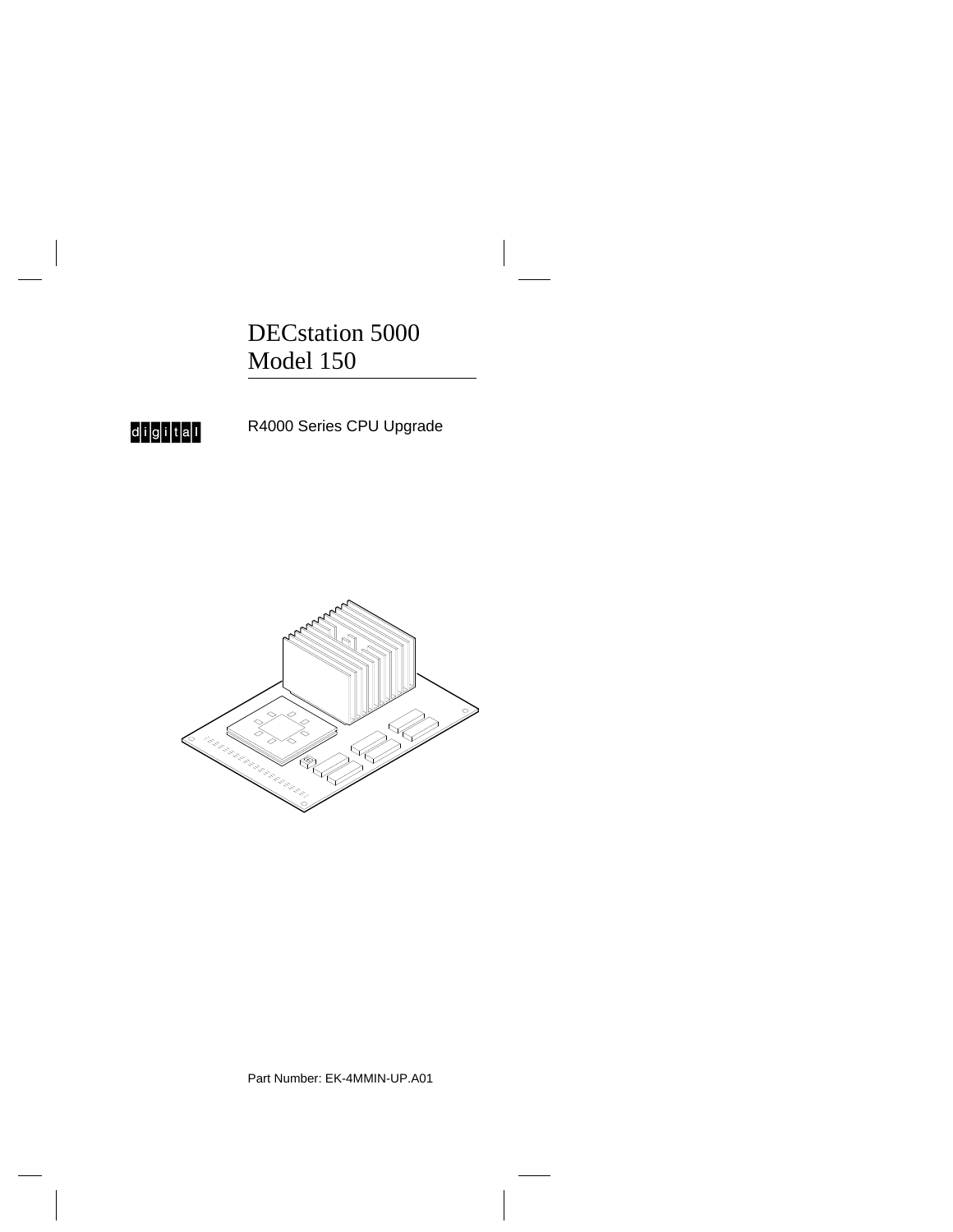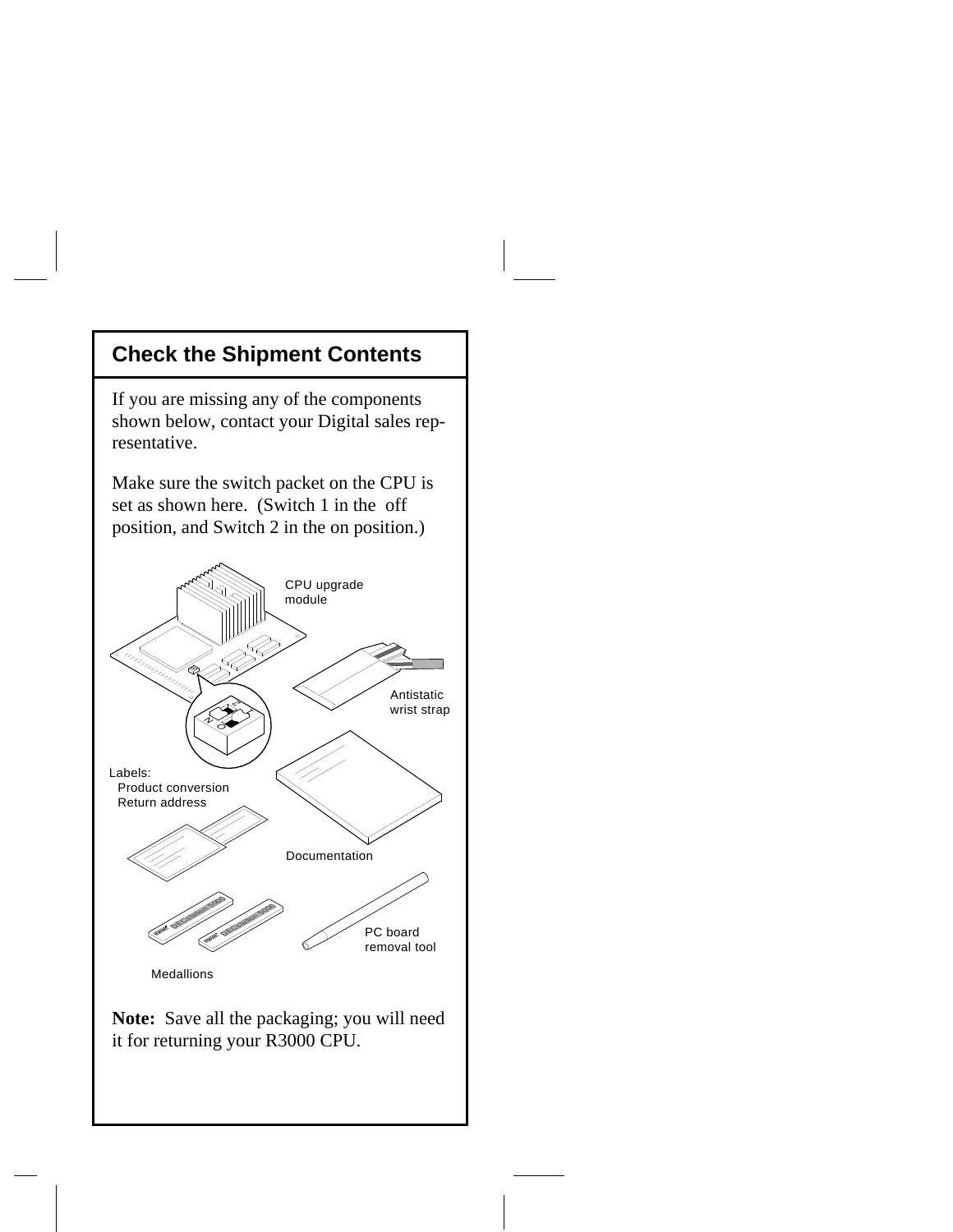# **Check the System Software**

#### **IMPORTANT**

Versions of ULTRIX and UWS earlier than 4.3A do not support the R4000 series CPU upgrade.

Enter this command to see which version of software is on your system: >> more /etc/motd

If you do not have ULTRIX and UWS Version 4.3A or later, you must upgrade your software before you continue.



See the *Guide to Installing ULTRIX* for information on upgrading your system software.

After you successfully boot your software, begin the CPU upgrade instructions that follow.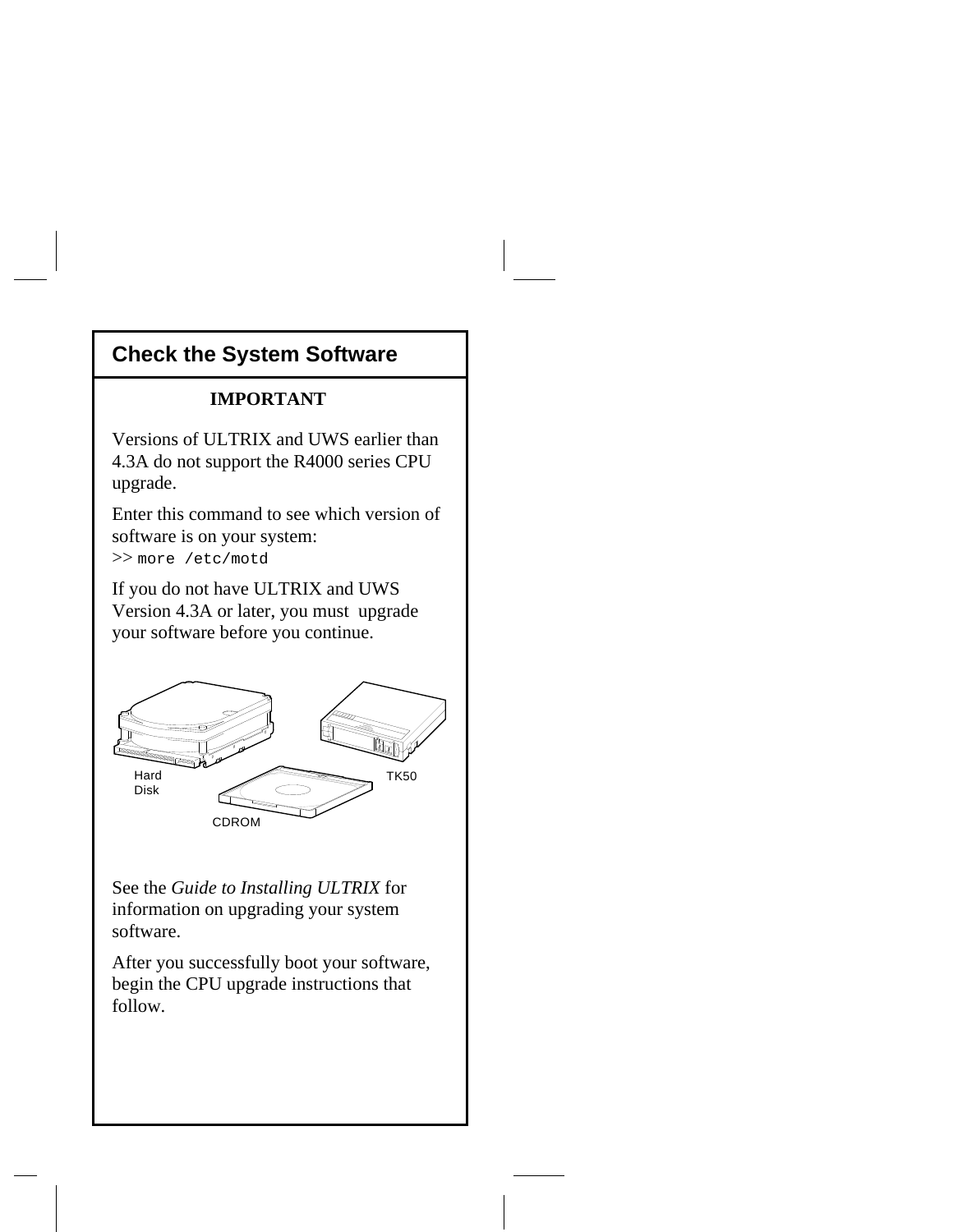### **Shut Down the System Software**

Follow these instructions to shut down your system software (ULTRIX and UWS Version 4.3A or later):

1. Enter this command at the superuser prompt (#) to shut down the software:

# /etc/shutdown -h now

2. If you have just installed a new version of software, enter the printenv command at the console prompt to show the location of your software, for example:

```
 >>printenv
```

```
3/rz0/vmunix -a
```
- . .
	-
	-

.

In this example the software is located on a hard disk that is set to SCSI ID 0. Slot 3 is the location of the disk drive.

You will need this information to boot your software after you complete the upgrade.

Record the display here: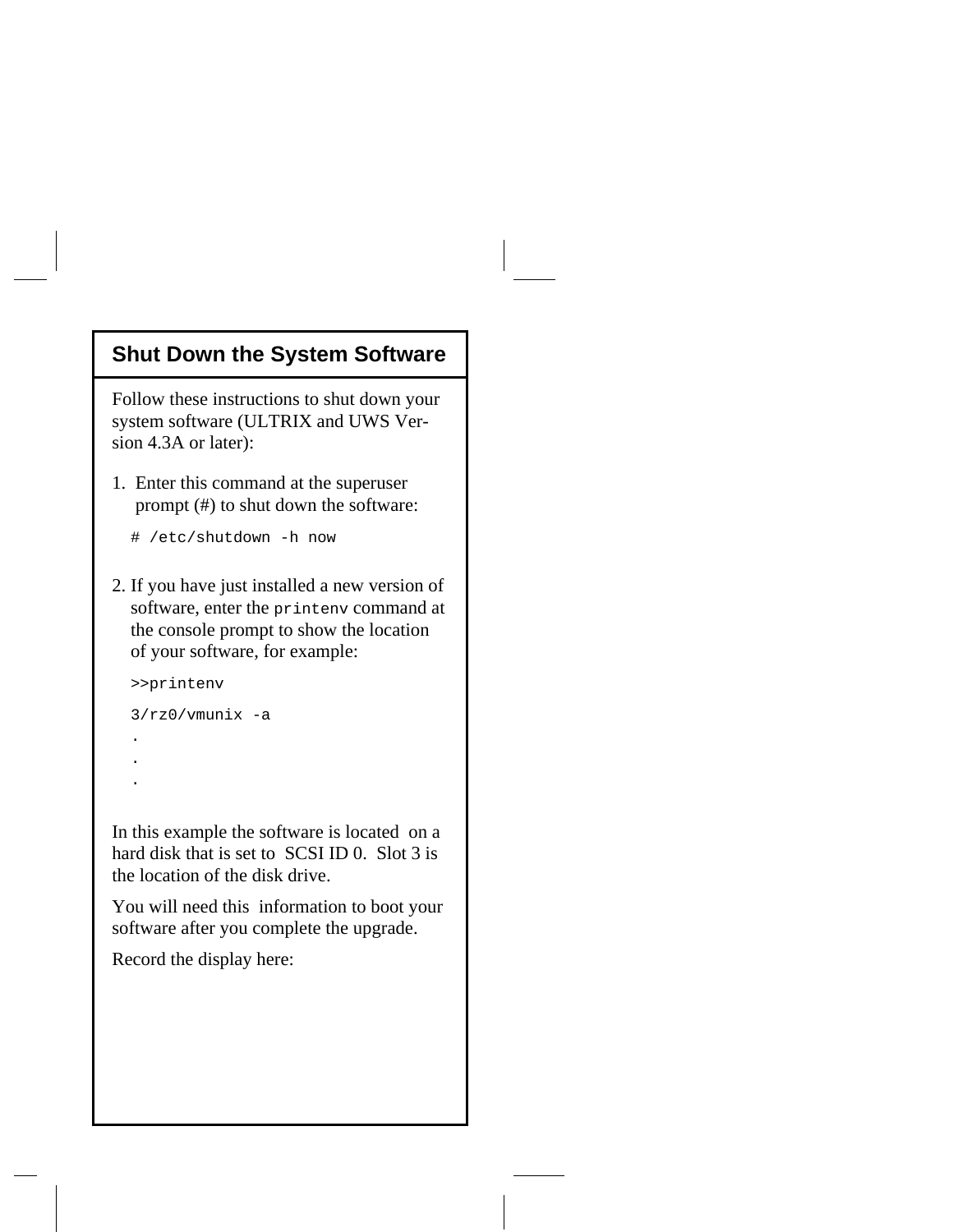# **Remove the System Unit Cover**

- 1. Turn off your system unit and any expan sion boxes. Keep the system plugged in (grounded) to the wall outlet.
- 2. Unscrew the captive screw on the back of your system unit cover.
- 3. Slide the cover a few inches towards the front.



4. Lift the cover off and set it aside.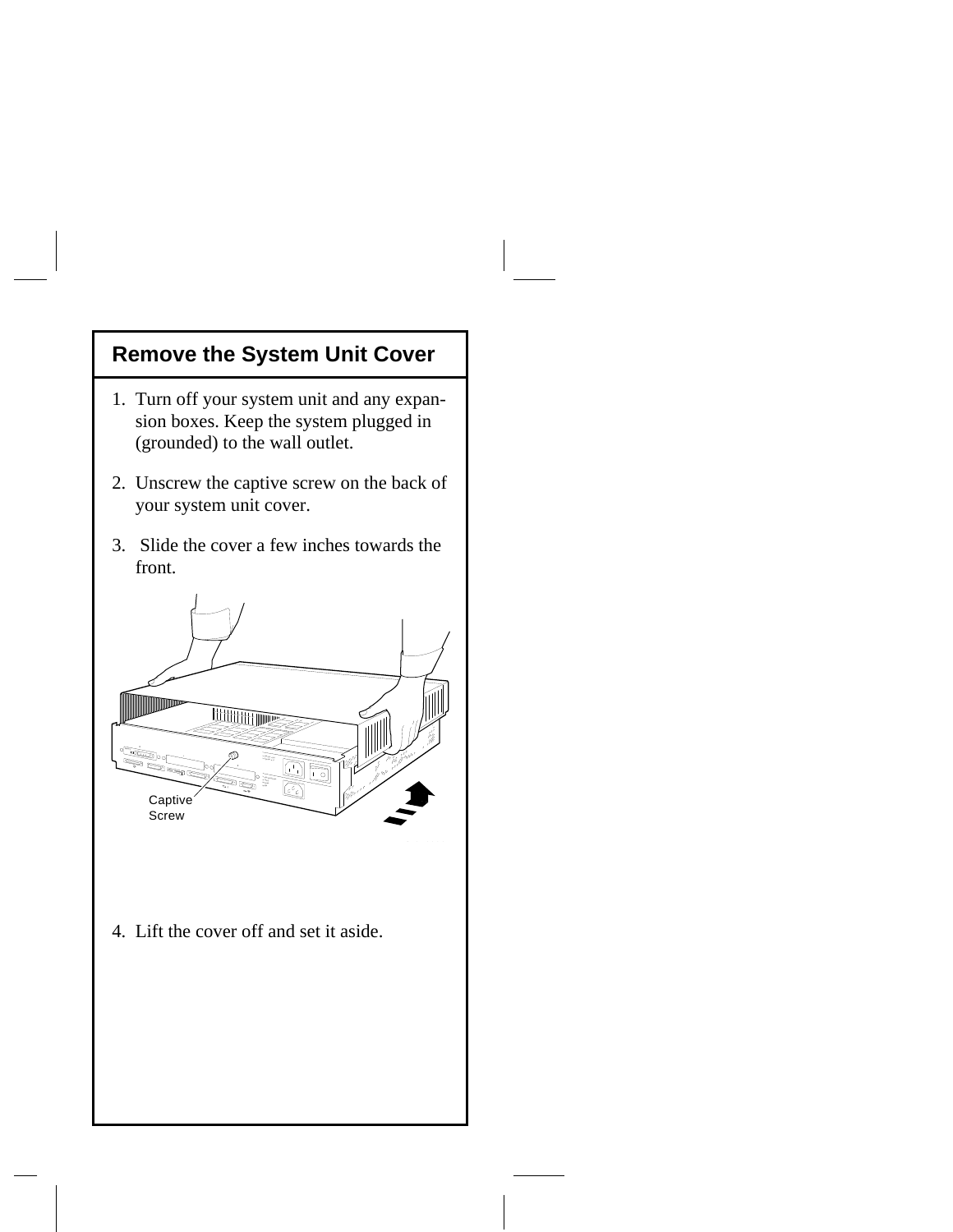

**Caution:** Do not touch anything inside the system unit until you have the antistatic wrist attached. Failure to use the antistatic wrist strap can result in damage to equipment.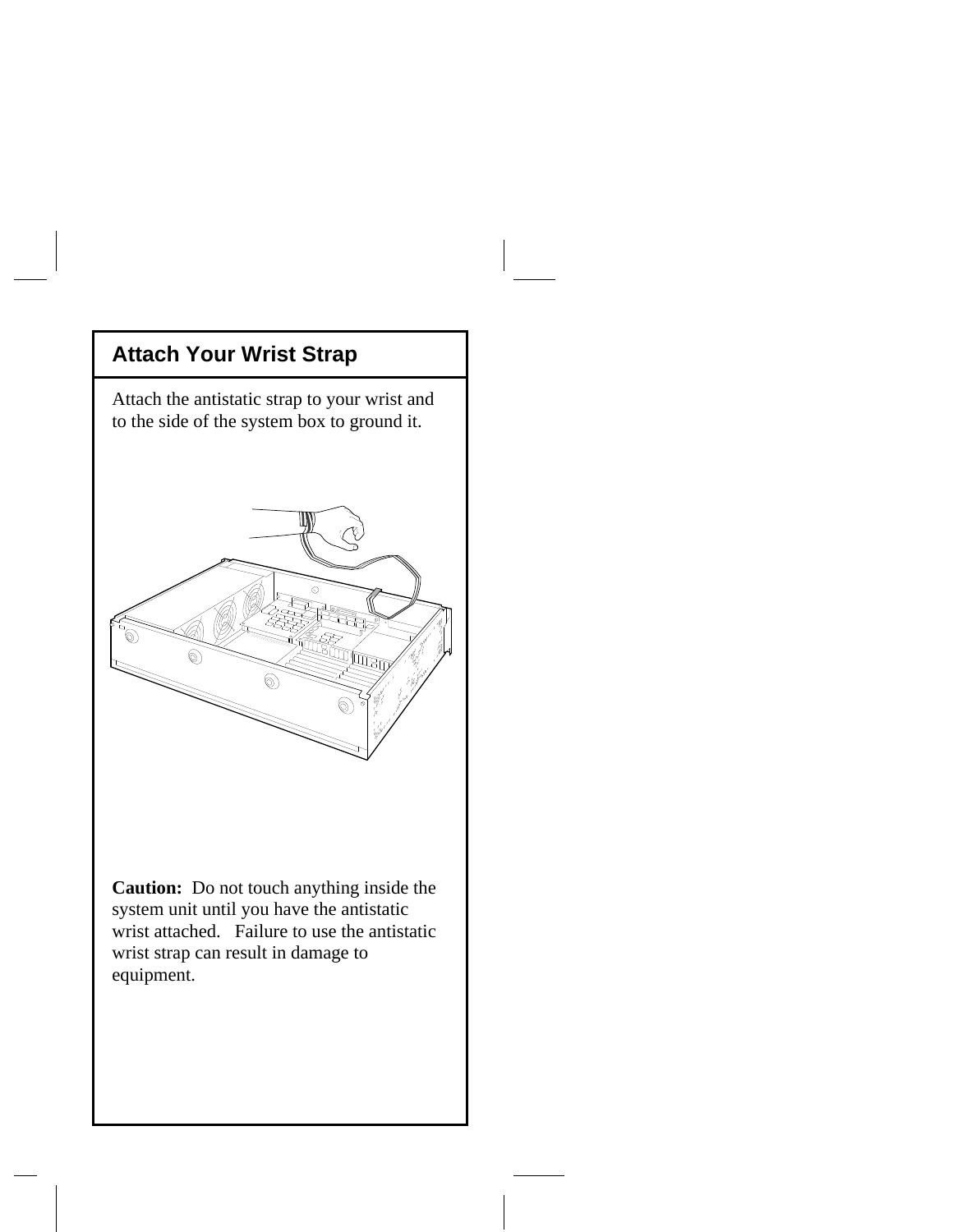# **Remove the R3000 CPU Module**

- 1. Push the PC board removal tool down over each of the mounting posts to un lock them.
- 2. Pry the module up with your fingers.

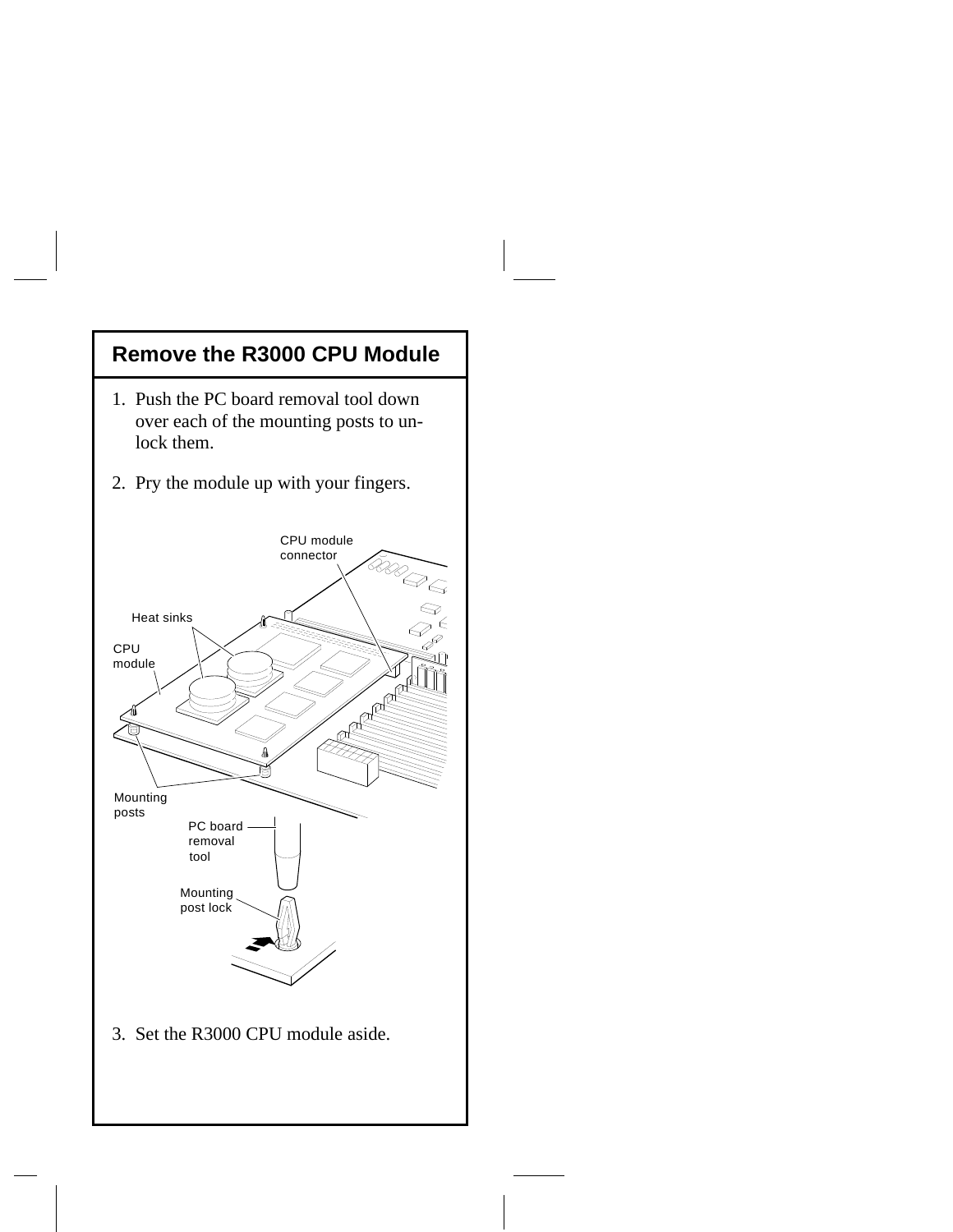#### **Install the R4000 Series CPU**

- 1. Align the board mounting holes over the mounting posts.
- 2. Push down on the board with your fingers until each mounting post locks and the CPU module connector is seated in the base module connector.

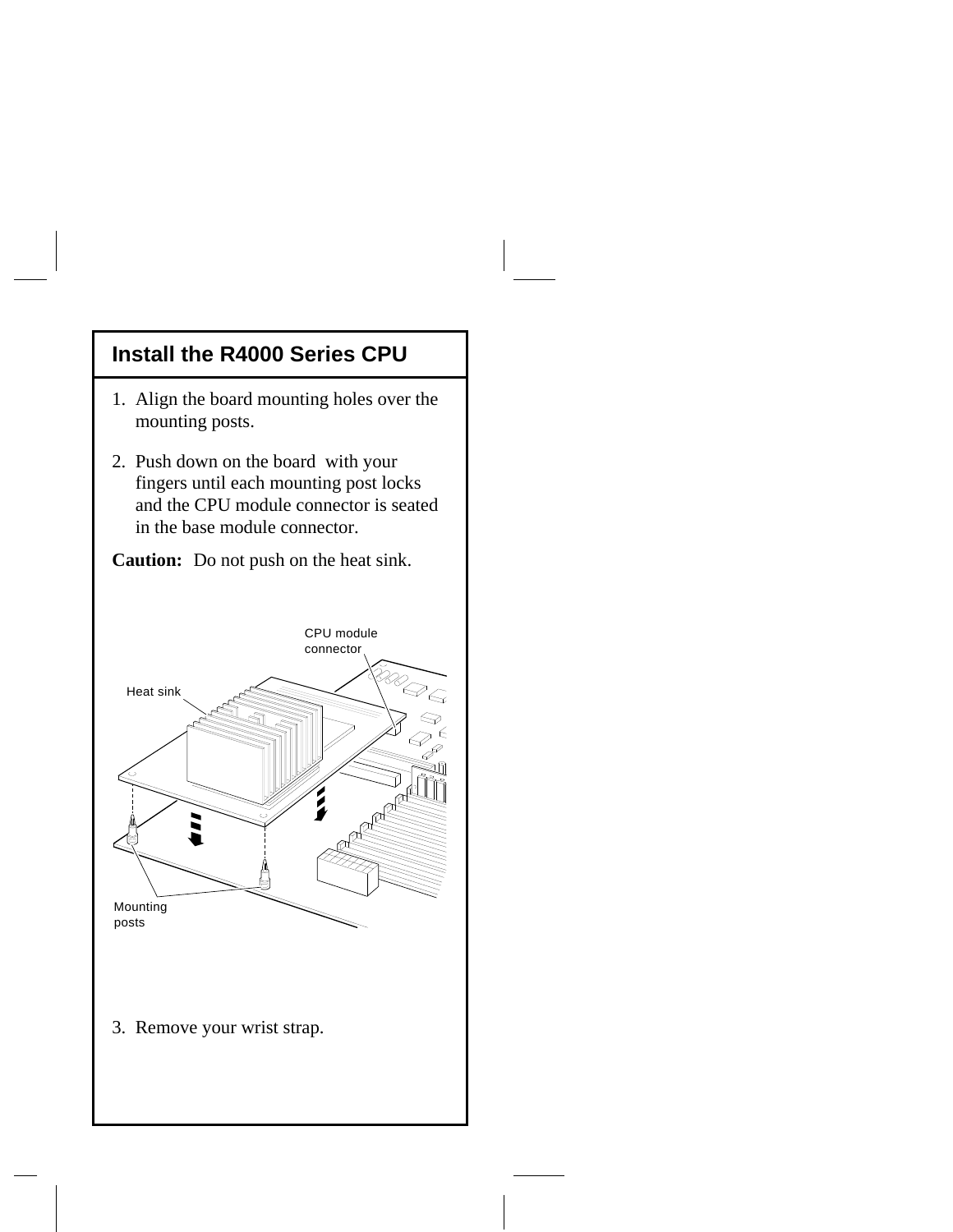## **Replace the Medallion**

- 1. Place the system unit cover upside down on a table.
- 2. Squeeze together the medallion tabs and pop the medallion out.



3. Choose the correct system medallion: *Workstation:* DECstation 5000 Model 150 *Server:* DECsystem 5000 Model 150

4. Snap in the new medallion and turn the cover right side up.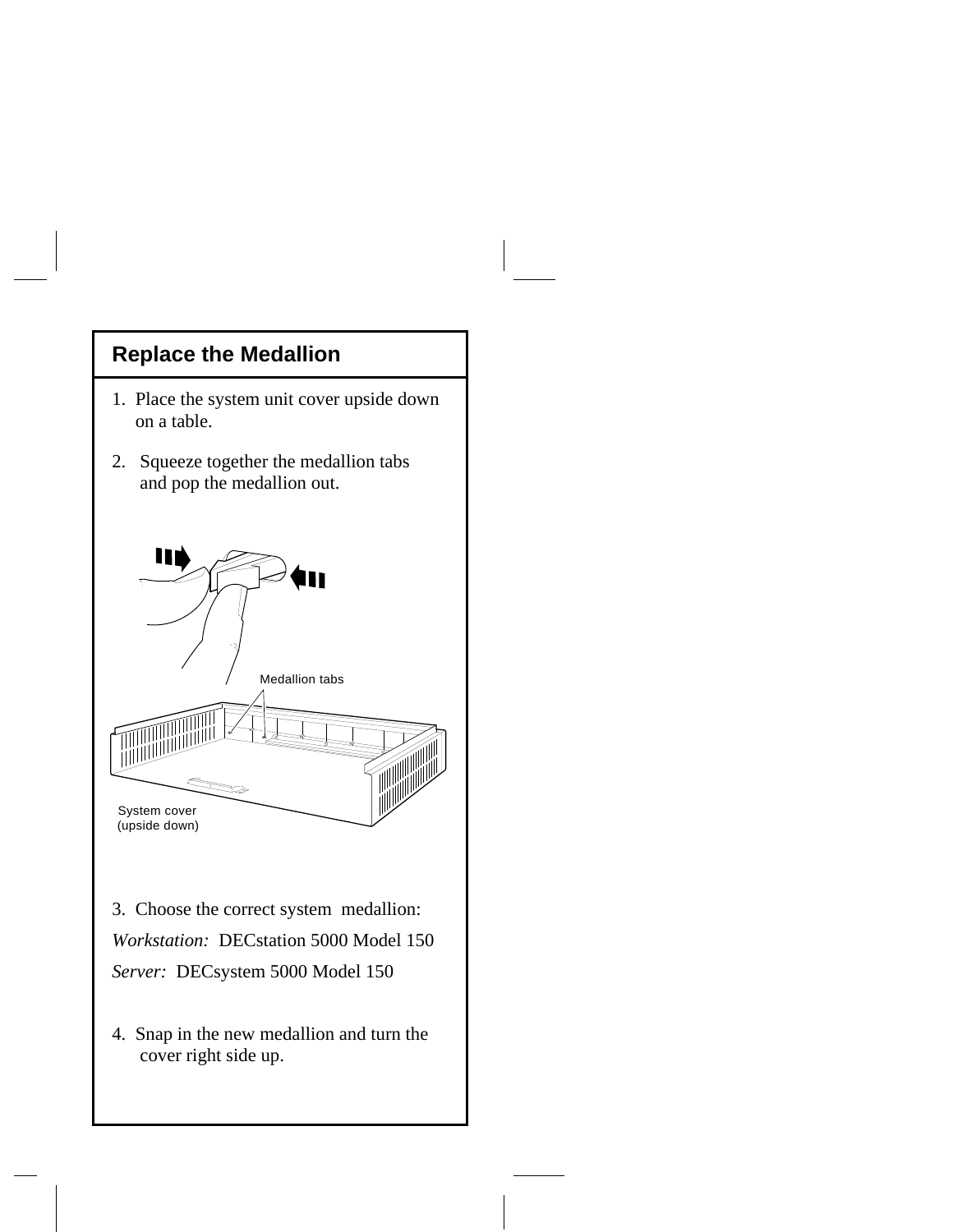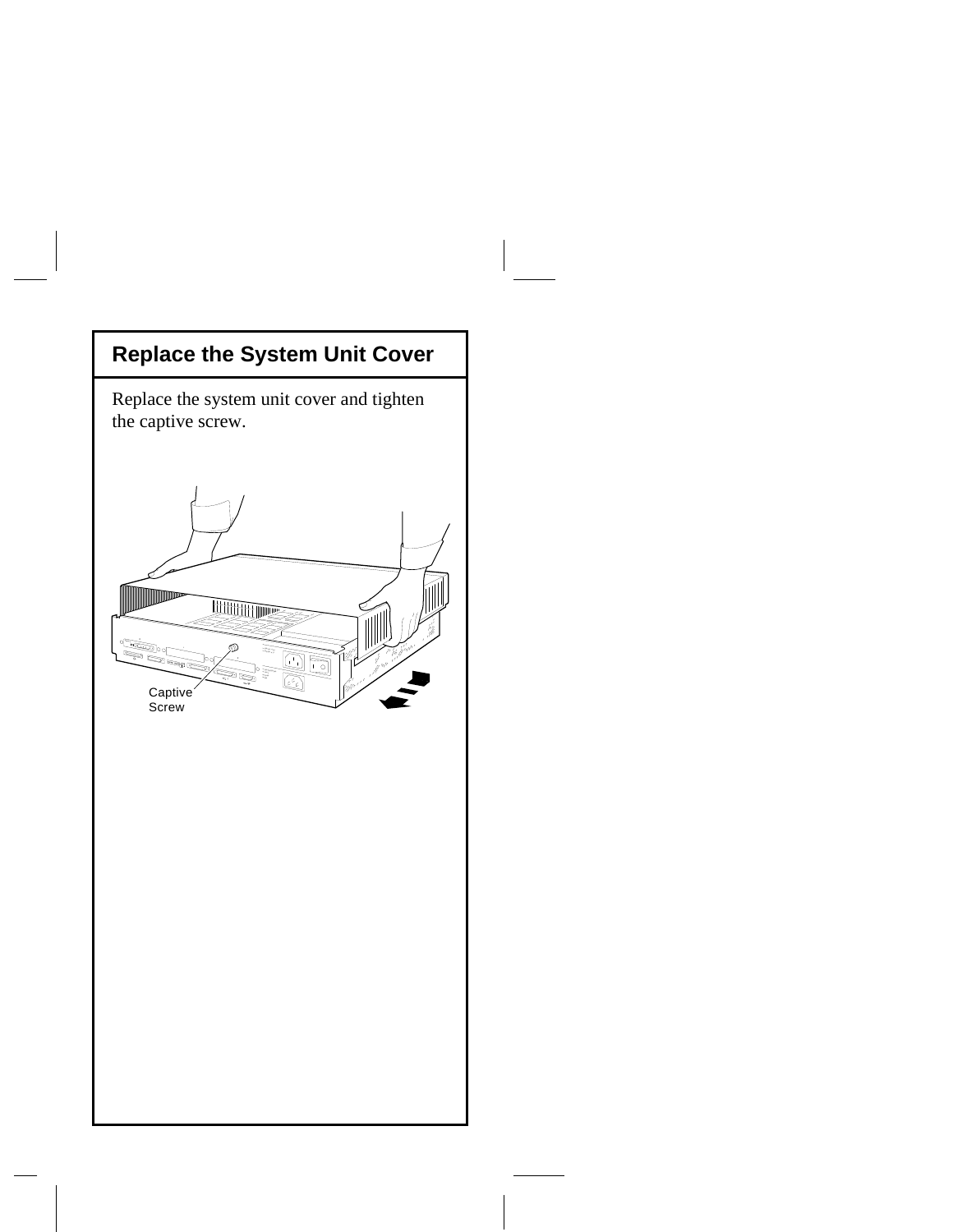# **Attach Conversion Label**  Place the product conversion label on the top of your system unit cover. Product conversion label **in DEC** station 5000  **Turn Your System On** 1. Turn on your system unit and all expansion boxes. The system will run startup tests. 2. When the startup tests complete, the console prompt (>>) displays on the screen. 3. Using the information from the printenv command display you re corded earlier, reboot the system soft ware as in the following example: >>setenv boot "3/rz0/vmunix -a" >>boot

In this example the software was rebooted from a hard disk set to SCSI ID 0.